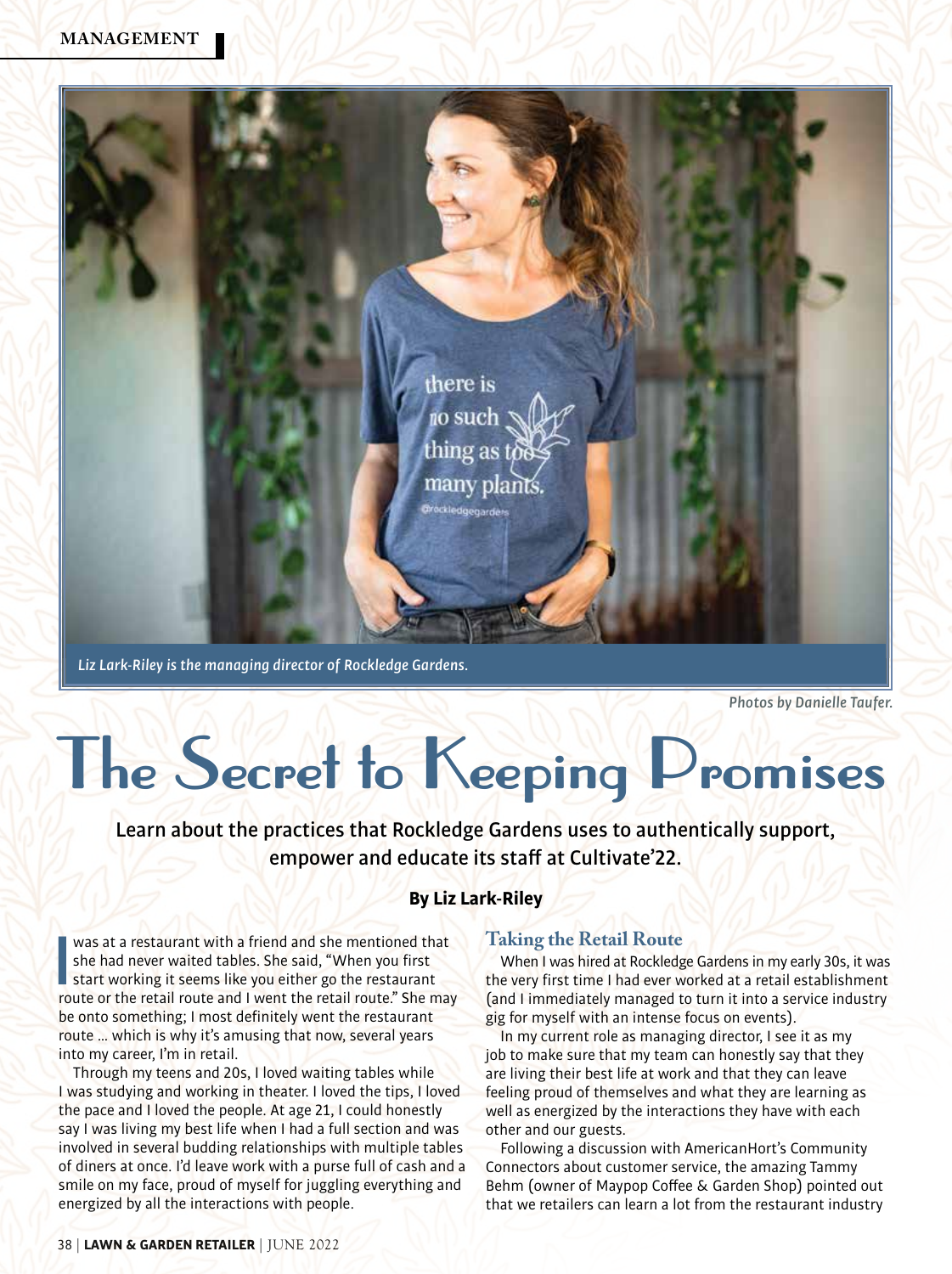### **MANAGEMENT**

Liz Lark-Riley's presentation, "The Secret to Keeping Promises: Customer Service 101 for Garden Retailers," is scheduled for 1-2 p.m. on Sunday, July 17.

when it comes to customer service. That's when I shot my hand in the air and volunteered to share what I know about customer service at Cultivate'22.

### **Making Magic**

Currently on Google, Rockledge Gardens has an average rating of 4.7 out of 5 stars from 465 reviews. Nearly all the positive reviews mention our staff in some way: "Staff were beyond helpful and an absolute pleasure to work with!" and "Very friendly staff and willing to help & answer all my questions. Highly recommended." And my personal favorite: "This place is magical. I have been going here for 26 years. As a child with my mom and now as an adult." And though that last one doesn't specifically mention staff, it is clear to me that our team is responsible for making the magic this guest feels at our store.



*Directional signs at Rockledge Gardens.*

Fostering a staff that creates magic for our guests is rooted in supportive management practices. Our customer service secret sauce goes beyond scripts and pleasantries. Its foundation is an intentional company-wide culture based on support, education, candor and kindness. Maya Angelou famously said: "... people will forget what you said but they will never forget how you made them feel." Customer service can create powerful emotions in your guests —